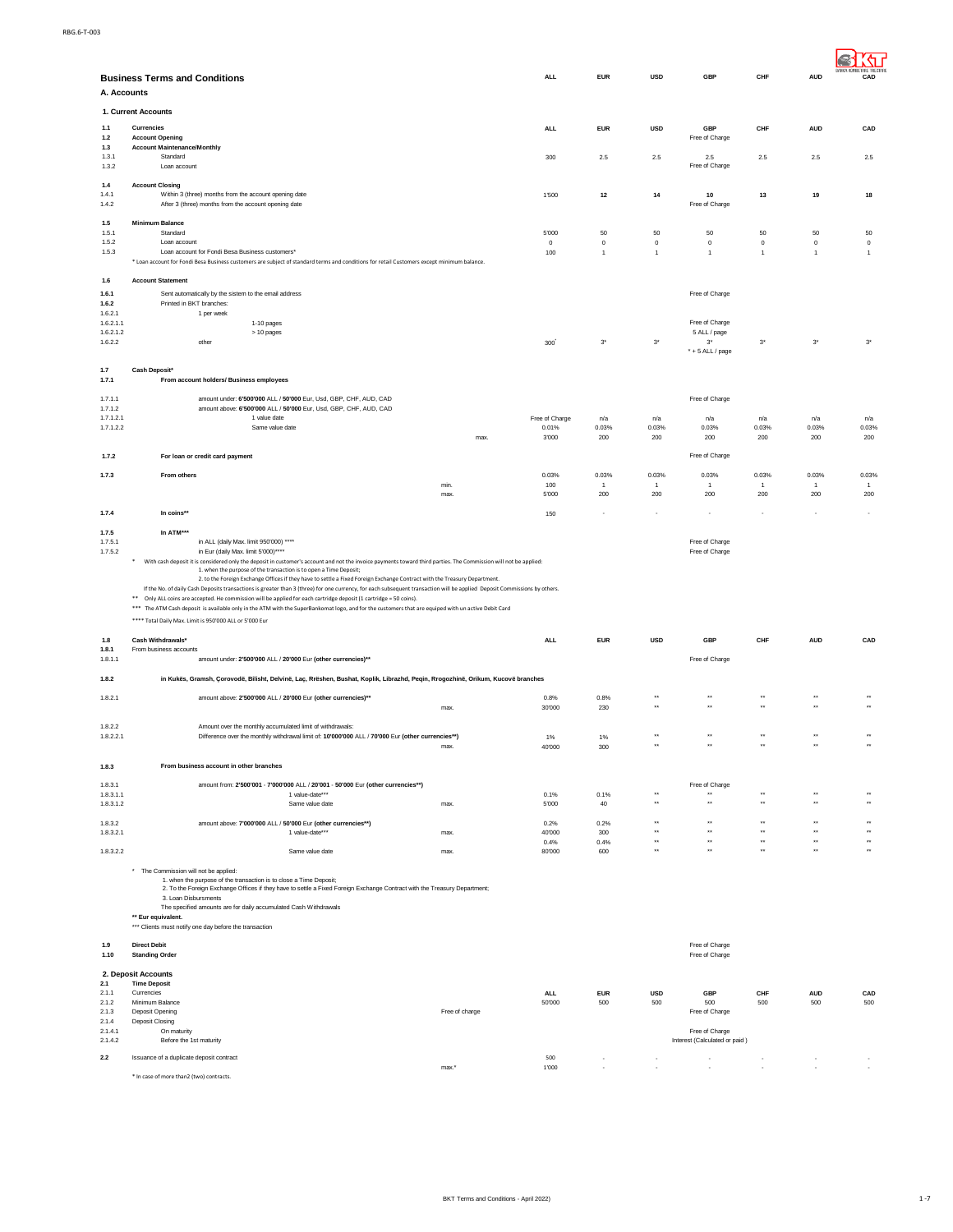| <b>B. Payments</b>      | <b>Business Terms and Conditions</b>                                                                                                                                                           |                                 | <b>ALL</b>                       | <b>EUR</b> | <b>USD</b> | GBP         | CHF             | <b>AUD</b>  | CAD             |
|-------------------------|------------------------------------------------------------------------------------------------------------------------------------------------------------------------------------------------|---------------------------------|----------------------------------|------------|------------|-------------|-----------------|-------------|-----------------|
| 1.1                     | Treasury payments, Tax, Social Insurance, VAT, Voluntary Insurance, Customs payments                                                                                                           |                                 | <b>ALL</b>                       | <b>EUR</b> | <b>USD</b> | GBP         | CHF             | <b>AUD</b>  | CAD             |
| 1.1.1                   | By taxpayers themselves                                                                                                                                                                        |                                 |                                  |            |            |             |                 |             |                 |
| 1.1.1.1<br>1.1.1.2      | by account<br>by Cash                                                                                                                                                                          |                                 | 100<br>300                       |            |            |             |                 |             |                 |
| 1.1.2                   | By others                                                                                                                                                                                      |                                 |                                  |            |            |             |                 |             |                 |
| 1.1.2.1                 | by account                                                                                                                                                                                     |                                 | 100*                             |            |            |             |                 |             |                 |
| 1.1.2.2                 | by Cash<br><b>Payments on BKT Customs Agency</b>                                                                                                                                               |                                 | 500                              |            |            |             |                 |             |                 |
| 1.1.3<br>1.1.3.1        | Amount under 100'000 ALL                                                                                                                                                                       |                                 |                                  |            |            |             |                 |             |                 |
| 1.1.3.1.1               | by Cash                                                                                                                                                                                        |                                 | 300                              |            |            |             |                 |             |                 |
| 1.1.3.2                 | Amount over 100'000 ALL                                                                                                                                                                        |                                 |                                  |            |            |             |                 |             |                 |
| 1.1.3.2.1               | by Cash                                                                                                                                                                                        |                                 | 0.3%                             |            |            |             |                 |             |                 |
| $1.2$                   | <b>ASHK Payments (Hipoteka)</b>                                                                                                                                                                |                                 |                                  |            |            |             |                 |             |                 |
| 1.2.1<br>1.2.1.1        | Amount up to 300 ALL<br>by account                                                                                                                                                             |                                 | Free of Charge                   |            |            |             |                 |             |                 |
| 1.2.1.2                 | by Cash                                                                                                                                                                                        |                                 | Free of Charge                   |            |            |             |                 |             |                 |
| 1.2.2                   | Amount over 300 ALL                                                                                                                                                                            |                                 |                                  |            |            |             |                 |             |                 |
| 1.2.2.1<br>1.2.2.2      | by account<br>by Cash                                                                                                                                                                          | %                               | 100<br>0.03%                     |            |            |             |                 |             |                 |
|                         |                                                                                                                                                                                                | min.                            | 200                              |            |            |             |                 |             |                 |
|                         |                                                                                                                                                                                                | max.                            | 5'000                            |            |            |             |                 |             |                 |
| 1.3                     | Bill Payments: energy, watter, phone and mobile number, ect.                                                                                                                                   |                                 |                                  |            |            |             |                 |             |                 |
| 1.3.1                   | by account                                                                                                                                                                                     |                                 | 100                              |            |            |             |                 |             |                 |
| 1.3.2                   | by Cash                                                                                                                                                                                        |                                 | 200                              |            |            |             |                 |             |                 |
| 1.3.3                   | Bill Payment: Albtelecom, Digitalb me këste                                                                                                                                                    |                                 |                                  |            |            |             |                 |             |                 |
| 1.3.3.1<br>1.3.3.2      | by account<br>by Cash                                                                                                                                                                          |                                 | Free of Charge                   |            |            |             |                 |             |                 |
|                         |                                                                                                                                                                                                |                                 | Free of Charge                   |            |            |             |                 |             |                 |
| 1.4                     | <b>Pavments for financial institutions</b>                                                                                                                                                     |                                 |                                  |            |            |             |                 |             |                 |
| 1.4.1<br>1.4.2          | by account<br>hv Cash                                                                                                                                                                          |                                 | 100<br>200                       |            |            |             |                 |             |                 |
| $1.5$                   | Bill payment from others for BKT clients**                                                                                                                                                     | $\%$                            | 0.5%                             | 0.5%       | 0.5%       | 0.5%        | 0.5%            | 0.5%        | 0.5%            |
|                         |                                                                                                                                                                                                | min.                            | 500                              | 5          | 5          | $\,$ 5 $\,$ | $5\phantom{.0}$ | $\,$ 5 $\,$ | $5\phantom{.0}$ |
|                         |                                                                                                                                                                                                | max.                            | 15'000                           | 200        | 200        | 200         | 200             | 200         | 200             |
|                         | * Only for incoming money transfer from other banks (Beneficiary - Budget Accounts)<br>** It is not allowed the payment of fiscalized invoices, which only are paid by the account's customer. |                                 |                                  |            |            |             |                 |             |                 |
|                         |                                                                                                                                                                                                |                                 |                                  |            |            |             |                 |             |                 |
| C. Cards                |                                                                                                                                                                                                |                                 | <b>ALL</b>                       | <b>EUR</b> |            |             |                 |             |                 |
| 1                       | <b>Business Prima Credit Cards (MasterCard)</b>                                                                                                                                                |                                 |                                  |            |            |             |                 |             |                 |
| 1.1                     | Annual Fee*                                                                                                                                                                                    |                                 | 2'000                            |            |            |             |                 |             |                 |
| 1.2                     | Mandatory minimum payment                                                                                                                                                                      | 10% of total obligation<br>1.3% |                                  |            |            |             |                 |             |                 |
| 1.3<br>1.4              | Interest on the carrying obligations (monthly)<br>Late payment interest (monthly)                                                                                                              | 2%                              |                                  |            |            |             |                 |             |                 |
| $1.5$                   | Over limit fee                                                                                                                                                                                 | no overlimit allowed            |                                  |            |            |             |                 |             |                 |
| $1.6$<br>1.6.1          | Cash Advance Interest Rate<br>Withdrawal from ATM (of BKT and other banks inside the country)                                                                                                  | 2%                              | 1'000                            |            |            |             |                 |             |                 |
| 1.6.2                   | Withdrawal from ATM of other banks abroad                                                                                                                                                      |                                 | 1'500                            |            |            |             |                 |             |                 |
| 1.7                     | Request for reprinting of Card + Pin                                                                                                                                                           |                                 | 2'000                            |            |            |             |                 |             |                 |
| $1.8$<br>1.9            | Request for reprinting Pin<br><b>Balance Inquiry</b>                                                                                                                                           |                                 | 500                              |            |            |             |                 |             |                 |
| 1.9.1                   | <b>BKT</b>                                                                                                                                                                                     |                                 | Free of charge                   |            |            |             |                 |             |                 |
| 1.9.2                   | other banks                                                                                                                                                                                    |                                 | 200                              |            |            |             |                 |             |                 |
| 1.10                    | POS / Internet transaction fee, Printing of Card / PIN,<br>Automatic reprinting of Card, Change of PIN in ATM; Closing Card.                                                                   |                                 | Free of charge                   |            |            |             |                 |             |                 |
|                         |                                                                                                                                                                                                |                                 |                                  |            |            |             |                 |             |                 |
| $\overline{\mathbf{2}}$ | Business Debit Cards "BanKomaT Business" (MasterCard)                                                                                                                                          |                                 |                                  |            |            |             |                 |             |                 |
| 2.1<br>2.2              | Yearly Commission<br>Payment in POS / Internet                                                                                                                                                 |                                 | Free of Charge<br>Free of Charge |            |            |             |                 |             |                 |
| 2.3                     | Daily Limit for Internet usage                                                                                                                                                                 |                                 | 150'000                          |            |            |             |                 |             |                 |
| 2.4                     | Monthly Limit for Internet Usage                                                                                                                                                               |                                 | 3'000'000                        |            |            |             |                 |             |                 |
| 2.5<br>2.6              | Maximal daily transactions on internet<br>Withdrawal in BKT ATM                                                                                                                                | $\,$ 5 $\,$                     | Free of Charge                   |            |            |             |                 |             |                 |
| 2.7                     | Withdrawal from other banks inside the country                                                                                                                                                 | $\%$                            | $\boldsymbol{2}$                 |            |            |             |                 |             |                 |
|                         |                                                                                                                                                                                                | min.<br>max.                    | 500                              |            |            |             |                 |             |                 |
| 2.8                     | Withdrawal from other banks abroad                                                                                                                                                             | %                               | 1'500<br>$\overline{2}$          |            |            |             |                 |             |                 |
|                         |                                                                                                                                                                                                | min.                            | 500                              |            |            |             |                 |             |                 |
| 2.8                     | Maximal Limit of daily withdrawals                                                                                                                                                             | max.                            | 1'500                            |            |            |             |                 |             |                 |
| 2.9                     | Maximal number of daily withdrawals                                                                                                                                                            | max<br>5                        | 150'000                          | 1'000      |            |             |                 |             |                 |
| 2.10                    | Maximal limit of monthly withdrawals                                                                                                                                                           | max.                            | 5'000'000                        | 40'000     |            |             |                 |             |                 |
| 2.11                    | Maximal number of monthly withdrawals                                                                                                                                                          | 100                             |                                  |            |            |             |                 |             |                 |
| 2.12                    | Reprinting of Card+PIN by request                                                                                                                                                              |                                 | 1'500                            |            |            |             |                 |             |                 |
| 2.13                    | Reprinting of PIN by request                                                                                                                                                                   |                                 | 500                              |            |            |             |                 |             |                 |
| 2.14<br>2.15            | Card validity<br>Closing card; Automatic reprinting of Card; Change of PIN in ATM;                                                                                                             | 6 years<br>Free of Charge       |                                  |            |            |             |                 |             |                 |
|                         | Mini Statement; Account balance check in BKT ATM's                                                                                                                                             |                                 |                                  |            |            |             |                 |             |                 |
|                         |                                                                                                                                                                                                |                                 |                                  |            |            |             |                 |             |                 |
| 3                       | Chargeback request (by Cardholder / Merchant)<br>Business Prima Credit Cards (MasterCard)/Business Debit Cards "BanKomaT Business"(MasterCard)                                                 |                                 | Lek                              | Eur        |            |             |                 |             |                 |
| 3.1                     | Chargeback request (first step of process)                                                                                                                                                     |                                 | 1'200                            | 10         |            |             |                 |             |                 |
| 3.2<br>3.3              | Chargeback - pre arbitration request (if chargeback request is refused)                                                                                                                        |                                 | $\star\star$<br>$\star\star$     | 45         |            |             |                 |             |                 |
|                         | Chargeback - arbitration request (if chargeback pre arbitration request is refused)<br>** Eur equivalent                                                                                       |                                 |                                  | 500        |            |             |                 |             |                 |
|                         |                                                                                                                                                                                                |                                 |                                  |            |            |             |                 |             |                 |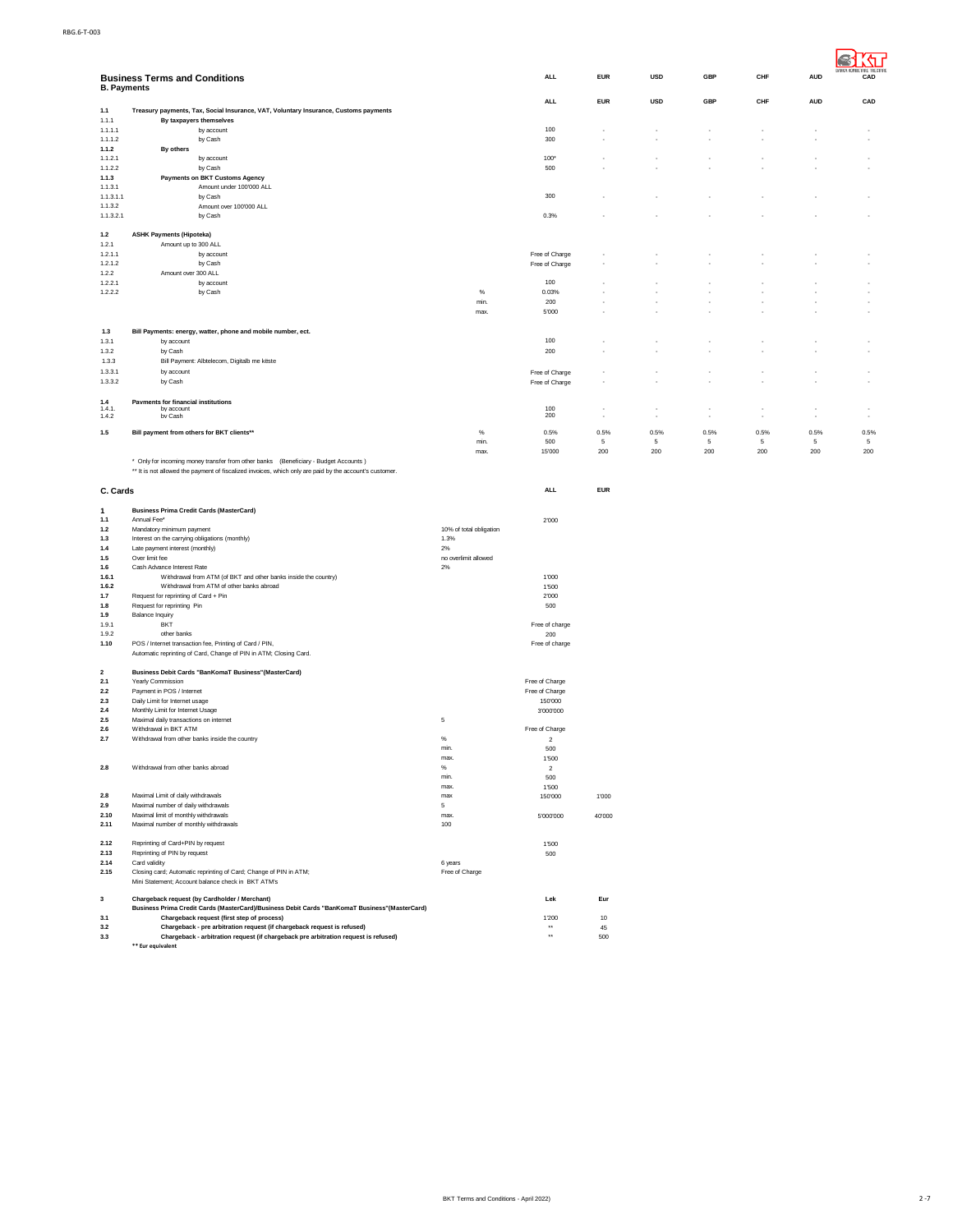|                        | <b>Business Terms and Conditions</b>                                                                                                                                                                                                                                                  |              | <b>ALL</b>                       | <b>EUR</b>     | <b>USD</b>              | <b>GBP</b>                       | CHF                                     | <b>AUD</b>                           | CAD                                          |
|------------------------|---------------------------------------------------------------------------------------------------------------------------------------------------------------------------------------------------------------------------------------------------------------------------------------|--------------|----------------------------------|----------------|-------------------------|----------------------------------|-----------------------------------------|--------------------------------------|----------------------------------------------|
|                        | D. Money Transfer                                                                                                                                                                                                                                                                     |              | <b>ALL</b>                       | <b>EUR</b>     | <b>USD</b>              | GBP                              | CHF                                     | <b>AUD</b>                           | CAD                                          |
| 1.1                    | 1. Outgoing transfer*<br><b>BKT Albania</b>                                                                                                                                                                                                                                           |              | 100                              | $\overline{1}$ | 1.4                     | $\star\star$                     | $\star\star$                            | $\star\star$                         | $\ddot{}$                                    |
| 1.2<br>1.2.1           | <b>BKT Kosovo</b><br>Same value date                                                                                                                                                                                                                                                  |              |                                  | 5              | $\overline{7}$          |                                  |                                         | $\star\star$                         | $\ddot{\phantom{1}}$                         |
| 1.3                    | Other domestic banks                                                                                                                                                                                                                                                                  |              |                                  |                |                         |                                  |                                         |                                      |                                              |
| 1.3.1<br>1.3.1.1       | ALL<br>Spot (1 value dates)                                                                                                                                                                                                                                                           |              |                                  |                |                         |                                  |                                         |                                      |                                              |
| 1.3.1.1.1              | amount up to 300'000 ALL                                                                                                                                                                                                                                                              |              | 200                              |                |                         |                                  |                                         |                                      |                                              |
| 1.3.1.1.2<br>1.3.1.1.3 | amount over 300'000 - 1'499'999.99 ALL<br>amount from/over 1'500'000 ALL                                                                                                                                                                                                              |              | 300<br>1'200                     |                |                         |                                  |                                         |                                      |                                              |
| 1.3.1.2                | Express (Same value - date)                                                                                                                                                                                                                                                           |              | 1'500                            |                |                         |                                  |                                         |                                      |                                              |
| 1.3.2<br>1.3.2.1       | Eur<br>Spot (1 value dates)                                                                                                                                                                                                                                                           | %            |                                  | 0.15%          |                         |                                  |                                         |                                      |                                              |
|                        |                                                                                                                                                                                                                                                                                       | min.<br>max. |                                  | 6<br>50        |                         |                                  |                                         |                                      |                                              |
|                        |                                                                                                                                                                                                                                                                                       |              |                                  |                |                         |                                  |                                         |                                      |                                              |
| 1.3.2.1                | Ekspres (e njëjta ditë-valutë)                                                                                                                                                                                                                                                        | $\%$<br>min. |                                  | 0.20%<br>6     |                         |                                  |                                         |                                      |                                              |
|                        |                                                                                                                                                                                                                                                                                       | max.         |                                  | 50             |                         |                                  |                                         |                                      |                                              |
| 1.4                    | Other domestic banks and abroad                                                                                                                                                                                                                                                       |              |                                  |                |                         |                                  |                                         |                                      |                                              |
| 1.4.1<br>1.4.1.1       | Foreign currency (excluding Eur currency for the transfer to the other domestic banks)*<br>Spot (2 value dates)                                                                                                                                                                       | %            |                                  | 0.15%          | 0.15%                   | 0.15%                            | 0.15%                                   | 0.15%                                | 0.15%                                        |
|                        |                                                                                                                                                                                                                                                                                       | min.<br>max  |                                  | 8<br>200       | 10<br>250               | $\star\star$<br>$^{\star\star}$  | $\star\star$<br>$\star\star$            | $\star\star$<br>$\star\star$         | $\bullet\,\bullet$<br>$\star\star$           |
|                        |                                                                                                                                                                                                                                                                                       |              |                                  |                |                         |                                  |                                         |                                      |                                              |
| 1.4.1.2                | Express (same value - date)                                                                                                                                                                                                                                                           | %<br>min.    |                                  | 0.20%<br>15    | 0.20%<br>20             | 0.20%<br>$\star\star$            | 0.20%<br>$\star\star$                   | 0.20%<br>$\star\star$                | 0.20%<br>$\star\star$                        |
|                        |                                                                                                                                                                                                                                                                                       | max.         |                                  | 250            | 320                     | $\star\star$                     | $\star\star$                            | $\star\star$                         | $\star\star$                                 |
| 1.5                    | <b>Swift Charge</b>                                                                                                                                                                                                                                                                   |              | 1'000                            | 8              | $10$                    | $\star\star$                     | $\star\star$                            | $\star\star$                         | $\bullet\,\bullet$                           |
| 1.6<br>1.7             | Amendment commission<br>Other commissions of correspondent banks:                                                                                                                                                                                                                     |              | 1'000                            | 8              | $10$                    | $\star\star$                     | $\star\star$                            | $\star\star$                         | $\bullet\,\bullet$                           |
| 1.7.1                  | "OUR" commissions for outgoing transfers in EUR:                                                                                                                                                                                                                                      |              |                                  | <b>EUR</b>     |                         |                                  |                                         |                                      |                                              |
| 1.7.1.1                | <b>Transfers to Germany:</b>                                                                                                                                                                                                                                                          |              |                                  | <b>EUR</b>     |                         |                                  |                                         |                                      |                                              |
| 1.7.1.1.1<br>1.7.1.1.2 | amount up to 2,500 Eur<br>2.500 - 12.500 Eur<br>amount over                                                                                                                                                                                                                           |              |                                  | 6<br>12        |                         |                                  |                                         |                                      |                                              |
| 1.7.1.1.3              | 12,500 - 50,000 Eur<br>amount over                                                                                                                                                                                                                                                    |              |                                  | 25             |                         |                                  |                                         |                                      |                                              |
| 1.7.1.1.4              | amount over 50,000 Eur                                                                                                                                                                                                                                                                |              |                                  | 26             |                         |                                  |                                         |                                      |                                              |
| 1.7.1.2                | <b>Transfers to Italy</b><br>50,000 Eur                                                                                                                                                                                                                                               |              |                                  | 12             |                         |                                  |                                         |                                      |                                              |
| 1.7.1.2.1<br>1.7.1.2.2 | amount up to<br>amount over<br>50,000 Eur                                                                                                                                                                                                                                             |              |                                  | 26             |                         |                                  |                                         |                                      |                                              |
| 1.7.1.3                | Transfers to other countries                                                                                                                                                                                                                                                          |              |                                  |                |                         |                                  |                                         |                                      |                                              |
| 1.7.1.3.1<br>1.7.1.3.2 | amount up to 2,500 Eur<br>amount over<br>2,500 - 12,500 Eur                                                                                                                                                                                                                           |              |                                  | 10<br>18       |                         |                                  |                                         |                                      |                                              |
| 1.7.1.3.3              | 12,500 - 25,000 Eur<br>amount over                                                                                                                                                                                                                                                    |              |                                  | 25             |                         |                                  |                                         |                                      |                                              |
| 1.7.1.3.4              | 25,000 Eur<br>amount over                                                                                                                                                                                                                                                             |              |                                  | 26             |                         |                                  |                                         |                                      |                                              |
| 1.7.2                  | "OUR" commissions for outgoing transfers in USD                                                                                                                                                                                                                                       |              |                                  |                | N/A                     |                                  |                                         |                                      |                                              |
| 1.7.3                  | "OUR" commissions for outgoing transfers in GPB, CHF, AUD, CAD, etc.                                                                                                                                                                                                                  |              |                                  |                |                         |                                  | Charges of correspondent banks (if any) |                                      |                                              |
| $1.8\,$                | Other commissions:***                                                                                                                                                                                                                                                                 |              |                                  | 8              | $\star\star$            | $\star\star$                     | $\star\star$                            | $\bullet\star$                       | $\bullet\,\bullet$                           |
|                        | Outgoing transfer is subject to Bank of Albania procedures and are performed only through customer account. For outgoing transfer in Eur to other domestic Banks, the BKT transfers the full amount of the transaction and it                                                         |              |                                  |                |                         | + Charges of correspondent banks |                                         |                                      |                                              |
|                        | the fees / commission to be deducted from the transferred amount, as a result the transfer commission must is paid by the sender. Please refer to the Annex 1, attached to the document which specifies the time when the outg<br>accepted and performed by BKT.<br>** Eur equivalent |              |                                  |                |                         |                                  |                                         |                                      |                                              |
|                        | *** Investigations, amendments, cancellations, ect.                                                                                                                                                                                                                                   |              | <b>ALL</b>                       | <b>EUR</b>     | <b>USD</b>              | <b>GBP</b>                       | CHF                                     | <b>AUD</b>                           | CAD                                          |
| 2.1                    | 2. Incoming Transfer*<br>From BKT branches (AL / KS)***                                                                                                                                                                                                                               |              |                                  |                |                         | Free of Charge                   |                                         |                                      |                                              |
| 2.2                    | From other domestic banks****                                                                                                                                                                                                                                                         |              |                                  |                |                         |                                  |                                         |                                      |                                              |
| 2.2.1                  | Lek / Eur                                                                                                                                                                                                                                                                             |              | Free of charge                   | Free of charge |                         |                                  |                                         |                                      |                                              |
| $2.3\,$                | From other domestic banks and abroad                                                                                                                                                                                                                                                  |              |                                  |                |                         |                                  |                                         |                                      |                                              |
| 2.3.1                  | Foreign currency (excluding Eur currency for the transfer from the other domestic banks)*                                                                                                                                                                                             | $\%$<br>min. | Free of Charge<br>Free of Charge | 0.10%<br>5     | 0.10%<br>$\overline{7}$ | 0.10%<br>$\star\star$            | 0.10%<br>$\star\star$                   | 0.10%<br>$\ddot{\phantom{1}}$        | 0.10%<br>$\ddot{\phantom{1}}$                |
|                        |                                                                                                                                                                                                                                                                                       | max.         | Free of Charge                   | 50             | 70                      | $\star\star$                     | $\ddot{\phantom{1}}$                    | $\ddot{\phantom{1}}$                 | $\ddot{\phantom{1}}$                         |
| 2.4                    | Return of wrong payment orders                                                                                                                                                                                                                                                        |              | 1'000                            | 8              | 10                      | $\ddot{\phantom{0}}$             | $\ddot{\phantom{0}}$                    | $\ddot{\phantom{0}}$                 | $\ddot{\phantom{0}}$                         |
| 2.5<br>2.5.1           | <b>Wrong data</b><br>Transfer from the domestic banks                                                                                                                                                                                                                                 |              |                                  |                |                         | Free of charge                   |                                         |                                      |                                              |
| 2.52<br>2.6            | Transfer from the abroad banks<br>Investigation commission                                                                                                                                                                                                                            |              | 1'000<br>1'000                   | 8<br>8         | 10<br>10                | $\star\star$<br>$\star\star$     | $\star\star$<br>$\star\star$            | $\star\star$<br>$\ddot{\phantom{1}}$ | $\ddot{\phantom{1}}$<br>$\ddot{\phantom{1}}$ |
|                        | If the currency of the incoming transfer is different from that of the account specified in the transfer, for amounts up to 600'000 ALL, 5'000 Eur / Usd / Gbp / Chf / Aud / Cad or 7'000 TRY, the bank converts<br>$\ast$                                                            |              |                                  |                |                         |                                  |                                         |                                      |                                              |
|                        | automatically the transfer amount with the exchange rate in force at the moment of the transaction. Incoming transfers are processed only through the customer's account.<br>** Eur equivalent                                                                                        |              |                                  |                |                         |                                  |                                         |                                      |                                              |
|                        | *** Commission fee must not exceed the transfer amount<br>**** Available in the account after coverage with funds                                                                                                                                                                     |              |                                  |                |                         |                                  |                                         |                                      |                                              |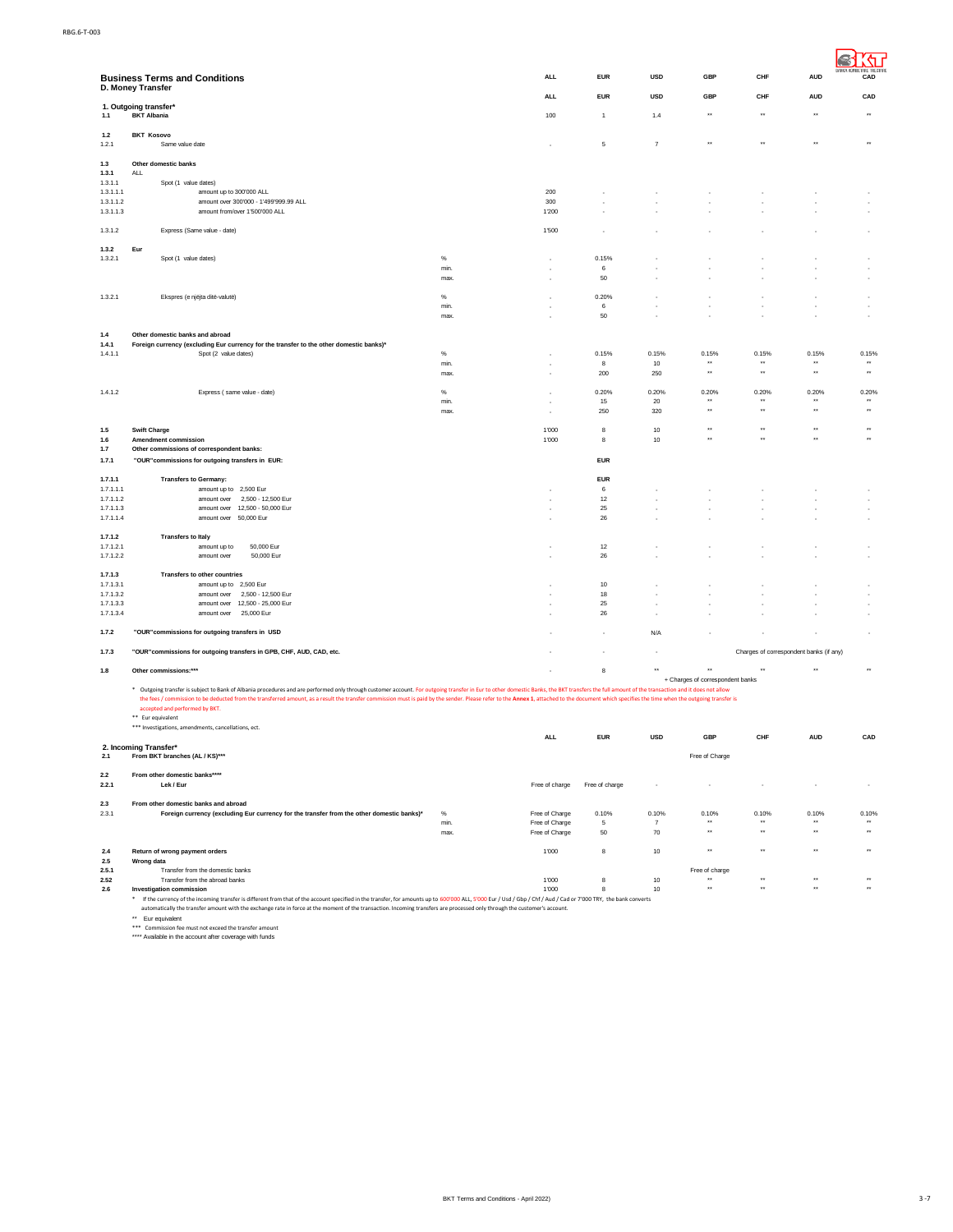| E. Cheques         | <b>Business Terms and Conditions</b>                                                                                                                                    |              | <b>ALL</b>                      | <b>EUR</b>        | <b>USD</b>                   | GBP                                                                                                    | CHF                                  | <b>AUD</b>                           | CAD                                              |
|--------------------|-------------------------------------------------------------------------------------------------------------------------------------------------------------------------|--------------|---------------------------------|-------------------|------------------------------|--------------------------------------------------------------------------------------------------------|--------------------------------------|--------------------------------------|--------------------------------------------------|
| 1.1                | 1. Cheques of BKT ***<br>Book of 10 cheques                                                                                                                             |              | ALL                             | <b>EUR</b>        | <b>USD</b>                   | GBP                                                                                                    | CHF                                  | <b>AUD</b>                           | CAD                                              |
| 1.1.1              | only for account holders                                                                                                                                                |              | 1'000                           | $^\star$          | $^\star$                     | $^\star$                                                                                               | $^\star$                             | $^\star$                             | $^\star$                                         |
| 1.2                | BKT cheque Issued (ALL, EUR, CHF, CAD, AUD)****                                                                                                                         | $\%$         | 0.10%                           | 0.15%             |                              |                                                                                                        | 0.15%<br>$\star\star$                | 0.15%<br>$\star\star$                | 0.15%<br>$\star\star$                            |
|                    |                                                                                                                                                                         | min.<br>max. | 500<br>2'000                    | $10$<br>100       |                              |                                                                                                        | $\star\star$                         | $\ddot{\phantom{1}}$                 | $\ddot{\phantom{1}}$                             |
| 1.3.<br>1.3.1      | Cheques accepted and BKT Bank Cheques (immediate payment)<br>when it presented at the counter of BKT                                                                    |              |                                 |                   |                              |                                                                                                        |                                      |                                      |                                                  |
| 1.3.1.1<br>1.3.1.2 | Credit to account<br>by Cash                                                                                                                                            |              |                                 |                   |                              | Free of Charge<br>The commission applies according to point: 1.8 Cash withdrawal - Section A. Accounts |                                      |                                      |                                                  |
| 1.3.2              | when it presented by another bank*****                                                                                                                                  |              | 1'500                           | 13                | $\star\star$                 | $\star\star$                                                                                           | $\star\star$                         |                                      | $\ddot{\phantom{1}}$                             |
| 2.1                | 2. Cheques of other Banks in Albania<br>Cheque or Bank Cheque of other Banks in Albania<br>Customer: In account******                                                   |              |                                 |                   |                              |                                                                                                        |                                      |                                      |                                                  |
| 2.1.1<br>2.1.1.1   | in ALL                                                                                                                                                                  |              | Free of charge                  |                   |                              |                                                                                                        |                                      |                                      |                                                  |
| 2.1.1.2            | in Foreigh currency                                                                                                                                                     | $\%$<br>min. | 0.4%<br>1'500                   | 0.4%<br>13        | 0.4%                         | 0.4%                                                                                                   | 0.4%                                 | 0.4%                                 | 0.4%                                             |
|                    | 4. Other commissions                                                                                                                                                    |              |                                 |                   |                              |                                                                                                        |                                      |                                      |                                                  |
| 4.1<br>4.2         | Stop payment for cheques issued (per check)<br>Express delivery of check (DHL)                                                                                          |              | 3'500                           | 25<br>50          | $\star\star$<br>$\star\star$ | $\star\star$<br>$\star\star$                                                                           | $\star\star$<br>$\star\star$         | $\star\star$<br>$\star\star$         | $\ddot{}$<br>$\ddot{\phantom{1}}$                |
| 4.3                | Return of unpaid check                                                                                                                                                  |              | ٠                               |                   |                              |                                                                                                        |                                      |                                      |                                                  |
| 4.3.1<br>4.3.2     | BKT expenses ******* except for the above (2.1; 3.1)<br>Other Bank expenses, if any.                                                                                    |              | 3'500                           | 25                | ÷                            | ×<br>as per case basis                                                                                 |                                      | $\ddot{\phantom{0}}$                 |                                                  |
| 4.4.               | SWIFT charge<br>ALL equivalent                                                                                                                                          |              | $\star\star$                    | 8                 | $\star$                      | $\star\star$                                                                                           |                                      |                                      | $\ddot{\phantom{1}}$                             |
|                    | $\star\star$<br>Eur equivalent<br>***                                                                                                                                   |              |                                 |                   |                              |                                                                                                        |                                      |                                      |                                                  |
|                    | No Cheque instrument is allowed for BKT customers of Notaries and Bailiffs.<br>****<br>Bank cheques issue in foreign currency is subject to Bank of Albania procedures. |              |                                 |                   |                              |                                                                                                        |                                      |                                      |                                                  |
|                    | ***** Deducted from the amount paid to beneficiaries.<br>****** In ALL + 3 working days, in foreign currencies + 5 working days.                                        |              |                                 |                   |                              |                                                                                                        |                                      |                                      |                                                  |
|                    | ******* Additional charges (return Unpaid check means additional correspondence, such as client also with correspondent Bank)                                           |              |                                 |                   |                              |                                                                                                        |                                      |                                      |                                                  |
|                    | F. Trade Finance                                                                                                                                                        |              |                                 |                   |                              |                                                                                                        |                                      |                                      |                                                  |
|                    | 1. Letter Credit (LC)                                                                                                                                                   |              | LEK                             | <b>EUR</b>        | <b>USD</b>                   | <b>GBP</b>                                                                                             | CHF                                  | <b>AUD</b>                           | CAD                                              |
| 1.1<br>1.1.1       | Import<br>Issue commission                                                                                                                                              | $\%$         | 0.15%                           | 0.15%             | 0.15%                        | 0.15%                                                                                                  | 0.15%                                | 0.15%                                | 0.15%                                            |
|                    |                                                                                                                                                                         | min.         | $\star$                         | 50                | 60                           |                                                                                                        | $\ddot{\phantom{1}}$                 |                                      | $\ddot{\phantom{1}}$                             |
| 1.1.2              | Confirmation commission (quarterly)                                                                                                                                     | $\%$<br>min. | 0.25%                           | 0.25%<br>50       | 0.25%<br>60                  | 0.25%                                                                                                  | 0.25%                                | 0.25%                                | 0.25%                                            |
| 1.1.3              | Payment/Negotiation commission                                                                                                                                          | $\%$<br>min. | 0.20%                           | 0.20%<br>50       | 0.20%<br>60                  | 0.20%                                                                                                  | 0.20%                                | 0.20%                                | 0.20%                                            |
| 1.1.4<br>1.1.5     | Amendment commission<br>Cancellation commission                                                                                                                         |              | $^{\star\star}$<br>$\star\star$ | 50                | 60                           | $\star\star$<br>$\star\star$                                                                           | $\star\star$<br>$\star\star$         | $\star\star$<br>$\star\star$         | $\ddot{\phantom{0}}$<br>$\ddot{\phantom{1}}$     |
| 1.1.6              | SWIFT commission                                                                                                                                                        |              | $\star\star$                    | 50<br>10          | 60<br>12                     | $\star\star$                                                                                           | $\star\star$                         | $\star\star$                         | $\star\star$                                     |
| 1.1.7<br>1.1.8     | Discrepancy fee (per set of documents)<br>Transmission of commercial L/C                                                                                                |              | $\star$<br>0.1%                 | 50<br>0.1%        | 60<br>0.1%                   | $\star\star$<br>0.1%                                                                                   | $\star\star$<br>0.1%                 | $\star\star$<br>0.1%                 | $\ddot{\phantom{1}}$<br>0.1%                     |
| 1.1.9              | Delivery of Documents                                                                                                                                                   |              | $\star$                         | 50                | 60                           | $\star\star$<br>DHL Tariff                                                                             | $\ddot{\phantom{1}}$                 | $\star\star$                         | $\ddot{\phantom{1}}$                             |
| 1.1.10             | Other commissions                                                                                                                                                       |              |                                 |                   |                              | Correspondent bank fee, if any                                                                         |                                      |                                      |                                                  |
| 1.1.10.1           | L / C issued against Customers designated account                                                                                                                       | $\%$<br>max. | 0.15% p.a.<br>50'000            | 0.15% p.a.<br>400 | 0.15% p.a.<br>450            | 0.15% p.a.<br>$\star$                                                                                  | 0.15% p.a.<br>٠.                     | 0.15% p.a.<br>$\ddot{\phantom{1}}$   | 0.15% p.a.                                       |
| 1.1.10.2           | L / C issued against Credit Limit                                                                                                                                       |              |                                 |                   |                              | By arrangement / Approval                                                                              |                                      |                                      |                                                  |
| 1.2<br>1.2.1       | Export<br>Advising commission                                                                                                                                           | %            | 0.1%                            | 0.1%              | 0.1%                         | 0.1%                                                                                                   | 0.1%                                 | 0.1%                                 | 0.1%                                             |
|                    |                                                                                                                                                                         | min.         | $\ddot{\phantom{1}}$            | 100               | 120                          | $\star\star$                                                                                           | $\star\star$                         | $\rightarrow$                        | $\bullet\bullet$                                 |
| 1.2.2              | Confirmation commission (by negotation)                                                                                                                                 | max.<br>min. | $\star\star$<br>0.2%            | 300<br>0.2%       | 360<br>0.2%                  | $\star\star$<br>0.2%                                                                                   | $\star\star$<br>0.2%                 | $\star\star$<br>0.2%                 | $\star\star$<br>0.2%                             |
| 1.2.3              | Payment / Negotiation commission                                                                                                                                        | max.<br>%    | 6%<br>0.20%                     | 6%<br>0.20%       | 6%<br>0.20%                  | $6\%$<br>0.20%                                                                                         | 6%<br>0.20%                          | 6%<br>0.20%                          | 6%<br>0.20%                                      |
|                    |                                                                                                                                                                         | min.         | $**$<br>$\star$                 | 50                | 60                           | $\star\star$<br>$\star\star$                                                                           | $\star\star$<br>$\ddot{\phantom{0}}$ | $\star\star$<br>$\star\star$         | $\star\star$<br>$\bullet\bullet$                 |
| 1.2.4<br>1.2.5     | Amendment commission<br>Cancellation commission                                                                                                                         |              | $\star\star$                    | 50<br>50          | 60<br>60                     | $\star\star$                                                                                           | $\star\star$                         | $\star\star$                         | $\bullet\bullet$                                 |
| 1.2.6              | Transfer to Third party                                                                                                                                                 | $\%$<br>min. | 0.10%<br>$\star\star$           | 0.10%<br>50       | 0.10%<br>$\star\star$        | 0.10%<br>$\star\star$                                                                                  | 0.10%<br>$\ddot{\phantom{1}}$        | 0.10%<br>$\star\star$                | 0.10%<br>$\star\star$                            |
| 1.2.7              | SWIFT commission                                                                                                                                                        | max.         | $^{\star\star}$<br>$\ddot{x}$   | 350               | $\star\star$                 | $\star\star$<br>$\star\star$                                                                           | $\star\star$<br>$\ddot{\phantom{1}}$ | $\star\star$<br>$\star\star$         | $\scriptstyle\star\star$<br>$\ddot{\phantom{1}}$ |
| 1.2.8              | Delivery of Documents                                                                                                                                                   |              |                                 | 10                | 12                           | <b>DHL Tariff</b>                                                                                      |                                      |                                      |                                                  |
| 1.2.9              | Other commissions                                                                                                                                                       |              |                                 |                   |                              | Correspondent bank fee, if any                                                                         |                                      |                                      |                                                  |
| 2.1                | 2. Letter of Guarantees<br>Letter of Guarantees issued against Cash Cover - Escrow / Deposit account                                                                    |              |                                 |                   |                              |                                                                                                        |                                      |                                      |                                                  |
| 2.1.1              | Domestic Guarantees. - For all types of Guarantees                                                                                                                      |              |                                 |                   |                              |                                                                                                        |                                      |                                      |                                                  |
| 2.1.1.1            | Issuance Commission (prepament):                                                                                                                                        | $\%$<br>min. | 0.15%<br>10'000                 | 0.15%<br>80       | 0.15%<br>100                 | 0.15%<br>$**$                                                                                          | 0.15%<br>$\star\star$                | 0.15%<br>$\star\star$                | 0.15%<br>$\bullet\bullet$                        |
|                    |                                                                                                                                                                         | max.         | 120'000                         | 1'000             | 1'200                        | $\star\star$                                                                                           | $\star\star$                         | $\star\star$                         | $\star\star$                                     |
| 2.1.2              | Cross-border Guarantees. - For all types of Guarantees                                                                                                                  |              |                                 |                   |                              |                                                                                                        |                                      |                                      |                                                  |
| 2.1.2.1            | Issuance Commission (prepament, applicable every year):                                                                                                                 | %<br>min.    | k.                              | 2% vit<br>150     | 2% vit<br>170                | 2% vit<br>$\star\star$                                                                                 | 2% vit<br>$\star\star$               | 2% vit<br>$\star\star$               | 2% vit<br>$\ddot{\phantom{1}}$                   |
|                    |                                                                                                                                                                         | max.         |                                 | 1'000             | 1'100                        | $\star\star$                                                                                           | $\ddot{\phantom{1}}$                 | $\ddot{\phantom{1}}$                 | $\ddot{\phantom{1}}$                             |
| 2.1.3              | <b>Guarantee for Insurance Agents:</b>                                                                                                                                  |              |                                 |                   |                              |                                                                                                        |                                      |                                      |                                                  |
| 2.1.3.1<br>2.1.3.2 | Issuance Commission (max maturity: 3 years):<br>Commission in case of a Demand for Payment/ Early Release                                                               |              | 3'000<br>4'000                  | ٠<br>ä,           | ٠<br>٠                       | ٠<br>٠                                                                                                 | ٠                                    | ٠<br>ä,                              | ٠                                                |
|                    |                                                                                                                                                                         |              |                                 |                   |                              |                                                                                                        |                                      |                                      |                                                  |
| 2.2<br>2.2.1       | Letter of Guarantees issued against Credit Limit - covered with other securities<br>Operational commission. Domestic Guarantees (prepament):                            | $\%$         | 0.15%                           | 0.15%             | 0.15%                        | 0.15%                                                                                                  | 0.15%                                | 0.15%                                | 0.15%                                            |
|                    |                                                                                                                                                                         | min.<br>max. | 10'000                          | 80                | 100                          | $\star\star$                                                                                           | $\star\star$                         | $\star\star$                         | $\ddot{\phantom{1}}$                             |
|                    |                                                                                                                                                                         |              | 60'000                          | 500               | 600                          |                                                                                                        |                                      |                                      |                                                  |
| 2.2.2              | Operational commission. Cross-border Guarantees(prepament, applicable every year):                                                                                      | %            |                                 | 2% vit            | 2% vit                       | 2% vit                                                                                                 | 2% vit                               | 2% vit                               | 2% vit                                           |
|                    |                                                                                                                                                                         | min.<br>max. |                                 | 150<br>1'000      | 170<br>1'100                 | $\star\star$<br>$\star\star$                                                                           | $\star\star$<br>$\star\star$         | $\star\star$<br>$\ddot{\phantom{0}}$ | $\bullet\bullet$<br>$\bullet\bullet$             |
| 2.2.3              | Commission of Credit Limit                                                                                                                                              |              |                                 |                   |                              | By arrangement / Approval                                                                              |                                      |                                      |                                                  |
|                    |                                                                                                                                                                         |              |                                 |                   |                              |                                                                                                        |                                      |                                      |                                                  |
| 2.3                | Letter of Guarantees issued against Counter Guarantees (by negotation):                                                                                                 | min.<br>max. | 0.2%                            | 0.2%              | 0.2%                         | 0.2%                                                                                                   | 0.2%                                 | 0.2%                                 | 0.2%                                             |
|                    |                                                                                                                                                                         |              | 6%                              | 6%                | 6%                           | 6%                                                                                                     | 6%                                   | 6%                                   | 6%                                               |
| 2.4                | Payment Commission - For all types of Guarantees                                                                                                                        | $\%$         | 0.20%                           | 0.20%             | 0.20%                        | 0.20%                                                                                                  | 0.20%                                | 0.20%                                | 0.20%                                            |
|                    |                                                                                                                                                                         | min.         | 7'000                           | 50                | 60                           | $\star\star$                                                                                           | $\star\star$                         | $\star\star$                         | $\star\star$                                     |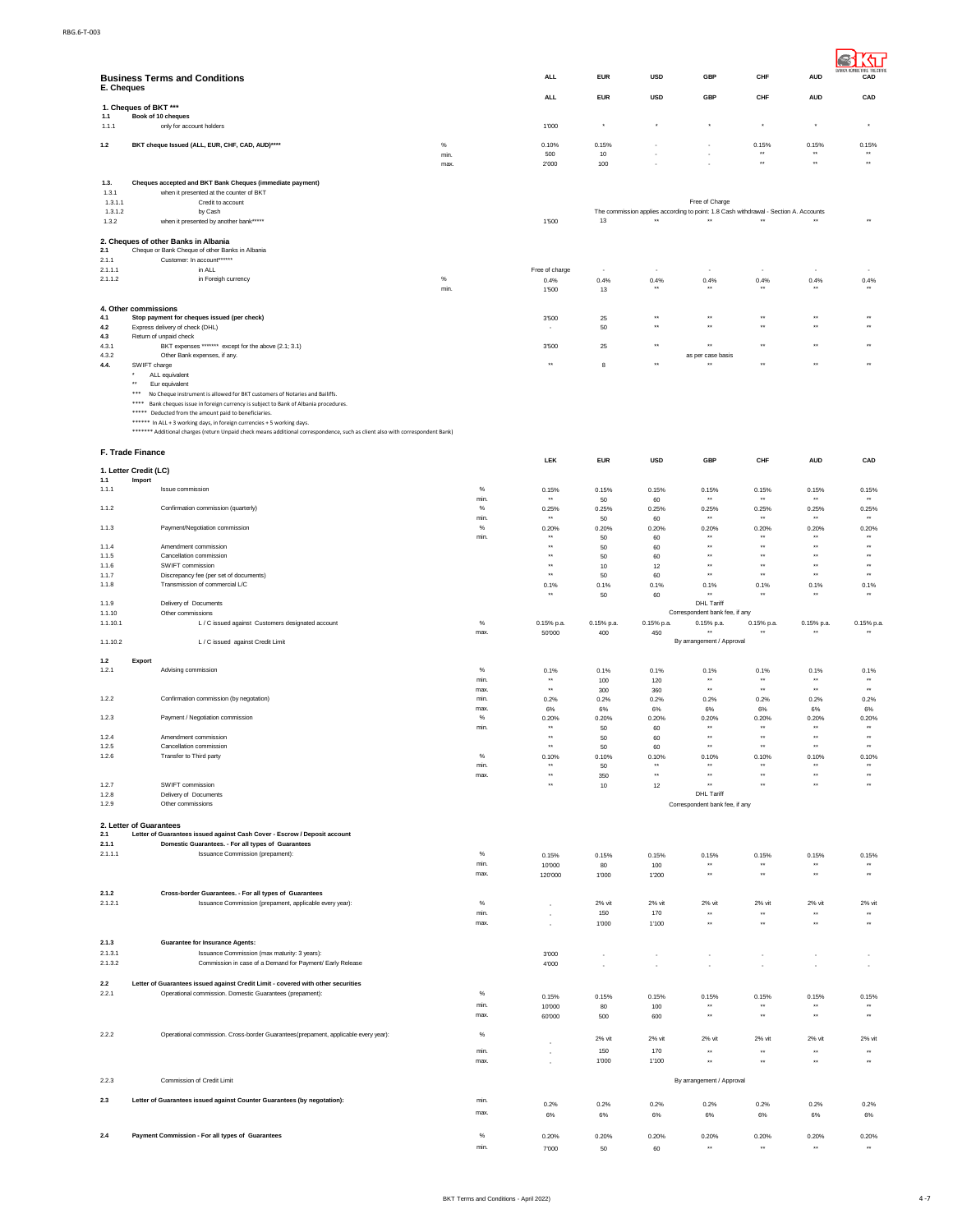|       | <b>Business Terms and Conditions</b><br>3. General Commissions for Letter of Guarantees |      | <b>ALL</b> | <b>EUR</b> | <b>USD</b> | <b>GBP</b>       | CHF              | <b>AUD</b>     | BANKA KOMBETARE TREGIARE<br>CAD |
|-------|-----------------------------------------------------------------------------------------|------|------------|------------|------------|------------------|------------------|----------------|---------------------------------|
| 3.1   | Advising Letter of Guarantee (Without commitment)                                       | $\%$ | 0.1%       | 0.1%       | 0.1%       | 0.1%             | 0.1%             | 0.1%           | 0.1%                            |
|       |                                                                                         | min  | $***$      | 100        | 120        | $\star\star$     | $\bullet\star$   | $\bullet\star$ | $\rightarrow$                   |
|       |                                                                                         | max. | $***$      | 250        | 300        | $\bullet\bullet$ | $\cdots$         | $\cdots$       | $\rightarrow$                   |
| 3.2   | Modification                                                                            |      |            |            |            |                  |                  |                |                                 |
| 3.2.1 | Domestic Guarantees:                                                                    |      | 3'000      | 25         | 30         | $***$            | $\bullet\star$   | $\bullet\star$ | $\cdots$                        |
| 3.2.2 | Cross- border Guarantees:                                                               |      |            | 50         | 60         | $***$            | $\bullet\bullet$ | $\bullet\star$ | $\rightarrow$                   |
| 3.3   | SWIFT                                                                                   |      | $***$      | 10         | 12         | $***$            | $\rightarrow$    | $\cdots$       | $\rightarrow$                   |
| 3.4   | Cancellation                                                                            |      | $+ +$      | 50         | 60         | $\bullet\bullet$ | $\cdots$         | $\cdots$       | $\rightarrow$                   |

**4. General Conditions**

4.1 No commissions will be refunded if a Letter of Credit/Leter of Guarantee is cancelled or expires fully or partially unutilized.<br>4.2 The operational commission is all be applied to it suance only.<br>4.4 The Issuance commi

4.2 The operational commission is applicable on issuance only.<br>4.3 The Issuance commission shall be applied on issuance and for each renewal.<br>4.4 The amendment/modification commission is applicable to any amendment, beside

|                    | 5. Documentary Collections                                                                                                                                                                                                                                                 |                                                      |               |                  |                  |                            |                            |                            |                          |
|--------------------|----------------------------------------------------------------------------------------------------------------------------------------------------------------------------------------------------------------------------------------------------------------------------|------------------------------------------------------|---------------|------------------|------------------|----------------------------|----------------------------|----------------------------|--------------------------|
| 5.1                | <b>Outgoing Documents</b>                                                                                                                                                                                                                                                  | %                                                    |               | 0.25% flat       | 0.25% flat       | 0.25% flat                 | 0.25% flat                 | 0.25% flat                 |                          |
|                    |                                                                                                                                                                                                                                                                            | min.                                                 |               | 50               | 60               | $\star\star$               | $\star\star$               | $\star\star$               |                          |
| 5.2                | <b>Incomin.g Documents</b>                                                                                                                                                                                                                                                 |                                                      |               |                  |                  |                            |                            |                            |                          |
| 5.2.1              | Sight Payment                                                                                                                                                                                                                                                              | $\%$                                                 |               | 0.25% flat       | 0.25% flat       | 0.25% flat                 | 0.25% flat                 | 0.25% flat                 |                          |
|                    |                                                                                                                                                                                                                                                                            | min.                                                 |               | 50               | 60               | $\star\star$               | $\star\star$               | $\star\star$               |                          |
| 5.2.2              | Deferred Payment / Draft                                                                                                                                                                                                                                                   | $\%$                                                 |               | 0.20% flat       | 0.20% flat       | 0.20% flat                 | 0.20% flat                 | 0.20% flat                 |                          |
|                    | Amendment of cancellation instructions                                                                                                                                                                                                                                     | min.                                                 |               | 50               | 60               | $\star\star$               | $\ddot{\phantom{1}}$       | $\star\star$               |                          |
| 5.3                | Bill returned unpaid or unaccepted                                                                                                                                                                                                                                         | %                                                    |               | $30\,$           | 40               | ×                          | $\ddot{\phantom{1}}$       | $\star\star$               |                          |
| 5.4                |                                                                                                                                                                                                                                                                            | min.                                                 |               | 0.15% flat<br>50 | 0.15% flat<br>60 | 0.15% flat<br>$\star\star$ | 0.15% flat<br>$\star\star$ | 0.15% flat<br>$\star\star$ |                          |
|                    |                                                                                                                                                                                                                                                                            |                                                      |               |                  |                  |                            |                            |                            |                          |
| $5.5\,$            | Endorsement / Release fee                                                                                                                                                                                                                                                  |                                                      |               | 30               | 40               | $\star\star$               | $\ddot{\phantom{1}}$       | $\star\star$               |                          |
|                    | ** Eur equivalent                                                                                                                                                                                                                                                          |                                                      |               |                  |                  |                            |                            |                            |                          |
|                    |                                                                                                                                                                                                                                                                            |                                                      |               |                  |                  |                            |                            |                            |                          |
|                    | <b>G. Other Services</b>                                                                                                                                                                                                                                                   |                                                      |               |                  |                  |                            |                            |                            |                          |
|                    |                                                                                                                                                                                                                                                                            |                                                      | ALL           | <b>EUR</b>       | <b>USD</b>       | GBP                        | CHF                        | <b>AUD</b>                 | CAD                      |
|                    | 1. Safe Deposit Box Service                                                                                                                                                                                                                                                |                                                      |               |                  |                  |                            |                            |                            |                          |
| 1.1                | <b>Box Dimensions</b>                                                                                                                                                                                                                                                      |                                                      |               |                  |                  |                            |                            |                            |                          |
| 1.1.1              | Rental Annual Fee<br>Size1 (6.5x12.5x40 cm)                                                                                                                                                                                                                                |                                                      |               |                  |                  |                            |                            |                            |                          |
| 1.1.1.1<br>1.1.1.2 | Size2 (13x12.5x40 cm)                                                                                                                                                                                                                                                      |                                                      |               | 100<br>160       |                  |                            |                            |                            |                          |
| 1.1.1.3            | Size3 (6.5x25x40 cm)                                                                                                                                                                                                                                                       |                                                      | ٠             | 180              |                  |                            |                            |                            | $\overline{\phantom{a}}$ |
| 1.1.1.4            | Size4 (13x25x40 cm)                                                                                                                                                                                                                                                        |                                                      |               | 300              |                  |                            |                            |                            |                          |
| 1.1.2              | Guarantee                                                                                                                                                                                                                                                                  |                                                      |               |                  |                  |                            |                            |                            |                          |
| 1.1.2.1            | Size1 (6.5x12.5x40 cm)                                                                                                                                                                                                                                                     |                                                      |               | 100              |                  |                            |                            |                            |                          |
| 1.1.2.2            | Size2 (13x12.5x40 cm)                                                                                                                                                                                                                                                      |                                                      |               | 160              |                  |                            |                            |                            |                          |
| 1.1.2.3            | Size3 (6.5x25x40 cm)                                                                                                                                                                                                                                                       |                                                      | ä,            | 180              |                  |                            |                            |                            |                          |
| 1.1.2.4            | Size4 (13x25x40 cm)                                                                                                                                                                                                                                                        |                                                      | ٠             | 300              |                  |                            |                            |                            |                          |
|                    |                                                                                                                                                                                                                                                                            |                                                      |               |                  |                  |                            |                            |                            |                          |
| 1.2                | <b>Commission Open Box with Force</b>                                                                                                                                                                                                                                      |                                                      | ٠             | 60               |                  | ٠                          |                            |                            |                          |
| 1.3                | <b>Commission for a New Key</b>                                                                                                                                                                                                                                            |                                                      | ٠             | 60               |                  |                            |                            |                            |                          |
|                    |                                                                                                                                                                                                                                                                            |                                                      |               |                  |                  |                            |                            |                            |                          |
|                    | 2. Treasury Bills - T-Notes (Operations with Securities)                                                                                                                                                                                                                   |                                                      |               |                  |                  |                            |                            |                            |                          |
| 2.1                | <b>Currencies</b>                                                                                                                                                                                                                                                          |                                                      | LEK           | <b>EUR</b>       |                  |                            |                            |                            |                          |
| 2.2                | <b>Participation Fee</b>                                                                                                                                                                                                                                                   |                                                      | 1'000         |                  |                  |                            |                            |                            |                          |
| 2.3                | Participation Fee for the "On settlement of Cash transactions for Bank of Albania Clients" service,                                                                                                                                                                        |                                                      |               |                  |                  |                            |                            |                            |                          |
|                    | participating directly in the T-Bill auction                                                                                                                                                                                                                               |                                                      | 1'000         |                  |                  |                            |                            |                            |                          |
| 2.4                | <b>Treasury Bills</b>                                                                                                                                                                                                                                                      |                                                      |               |                  |                  |                            |                            |                            |                          |
| 2.4.1              | Minimum amount                                                                                                                                                                                                                                                             |                                                      | 300'000       | 2'000            |                  |                            |                            |                            |                          |
| 2.4.2<br>2.4.2.1   | Custody Fee securitie **<br>for Physical Persons                                                                                                                                                                                                                           | p.a of Nominal Value                                 | 0.2%          | 0.2%             |                  |                            |                            |                            |                          |
|                    |                                                                                                                                                                                                                                                                            | min.                                                 | 1'000         |                  |                  |                            |                            |                            |                          |
|                    |                                                                                                                                                                                                                                                                            | max.                                                 | 10'000        |                  |                  |                            |                            |                            |                          |
| 2.4.2.2            | for Juridical Persons                                                                                                                                                                                                                                                      | p.a of Nominal Value                                 | 0.5%          | 0.5%             |                  |                            |                            |                            |                          |
|                    |                                                                                                                                                                                                                                                                            | min.                                                 | 1'000         |                  |                  |                            |                            |                            |                          |
|                    |                                                                                                                                                                                                                                                                            | max                                                  | 25'000        | $^\star$         |                  |                            |                            |                            |                          |
|                    |                                                                                                                                                                                                                                                                            |                                                      |               |                  |                  |                            |                            |                            |                          |
| $2.5\,$<br>2.5.1   | <b>T-Notes</b><br>Minimum amount                                                                                                                                                                                                                                           |                                                      |               |                  |                  |                            |                            |                            |                          |
| 2.5.2              | Custody Fee securitie **                                                                                                                                                                                                                                                   |                                                      | 500'000       | 3'000            |                  |                            |                            |                            |                          |
| 2.5.2.1            | for Physical Persons                                                                                                                                                                                                                                                       | % of Nominal Value every 6 months (two times a year) |               |                  |                  |                            |                            |                            |                          |
|                    |                                                                                                                                                                                                                                                                            | min.                                                 | 0.1%          | 0.1%             |                  |                            |                            |                            |                          |
|                    |                                                                                                                                                                                                                                                                            | max.                                                 | 500           |                  |                  |                            |                            |                            |                          |
| 2.5.2.2            | for Juridical Persons                                                                                                                                                                                                                                                      | % of Nominal Value every 6 months (two times a year) | 5'000         |                  |                  |                            |                            |                            |                          |
|                    |                                                                                                                                                                                                                                                                            | min.<br>max                                          | 500<br>12'500 | 0.25%            |                  |                            |                            |                            |                          |
|                    |                                                                                                                                                                                                                                                                            |                                                      |               |                  |                  |                            |                            |                            |                          |
| $2.6\,$            | <b>Trading Securities on Secondary Market</b>                                                                                                                                                                                                                              |                                                      |               | Free of charge   |                  |                            |                            |                            |                          |
| 2.7                | Transfer Fee from Customer portfolio keeping in BKT to another Bank***                                                                                                                                                                                                     | % of Nominal Value                                   | 0.5%          | 0.5%             |                  |                            |                            |                            |                          |
|                    |                                                                                                                                                                                                                                                                            | min.                                                 | 1'000         |                  |                  |                            |                            |                            |                          |
|                    |                                                                                                                                                                                                                                                                            | max.                                                 | 10'000        |                  |                  |                            |                            |                            |                          |
| 2.8                | Cancellation of Participation Request in Auction Fee before auction date                                                                                                                                                                                                   |                                                      | 500           |                  |                  |                            |                            |                            |                          |
|                    |                                                                                                                                                                                                                                                                            |                                                      |               |                  |                  |                            |                            |                            |                          |
|                    | * ALL equivalent                                                                                                                                                                                                                                                           |                                                      |               |                  |                  |                            |                            |                            |                          |
|                    | ** Custody Fee will be applied on maturity date for Treasury Bills and for T - Notes each semiannual in the payment date of coupon In case of buying a T/Notes from BKT protfolio,                                                                                         |                                                      |               |                  |                  |                            |                            |                            |                          |
|                    | the custody fee will be applied over the first coming coupon after the buying date. In case of selling a T/Notes to BKT, the custody fee will be applied over the last coupon of the selling date.<br>*** In case of transferring the Securities before the maturity date. |                                                      |               |                  |                  |                            |                            |                            |                          |
|                    |                                                                                                                                                                                                                                                                            |                                                      |               |                  |                  |                            |                            |                            |                          |
|                    |                                                                                                                                                                                                                                                                            |                                                      |               |                  |                  |                            |                            |                            |                          |
|                    | 3. Investigations                                                                                                                                                                                                                                                          |                                                      | <b>ALL</b>    |                  |                  |                            |                            |                            |                          |
| 3.1                | Up to 2 years                                                                                                                                                                                                                                                              |                                                      | 2'500         |                  |                  |                            |                            |                            |                          |
| 3.2                | from 2 years up to legal deadline for storing documents                                                                                                                                                                                                                    |                                                      | 5'000         |                  |                  |                            |                            |                            |                          |
| $3.3\,$            | over the legal deadline for storing documents, if available*                                                                                                                                                                                                               |                                                      | 10'000        |                  |                  |                            |                            |                            |                          |
| 3.4                | Account statement/deposit/loan certificate                                                                                                                                                                                                                                 |                                                      | 1'000         |                  |                  |                            |                            |                            |                          |
|                    | * the legal deadline for the preservation of the documents is determined by the laws in force                                                                                                                                                                              |                                                      |               |                  |                  |                            |                            |                            |                          |
|                    | 4. Confirmation Request for Auditing                                                                                                                                                                                                                                       |                                                      | <b>ALL</b>    | <b>EUR</b>       |                  |                            |                            |                            |                          |
| 4.1                | By Banks / Non-Resident Financial Institutions                                                                                                                                                                                                                             |                                                      | 4,500         | 35               |                  |                            |                            |                            |                          |
| 4.2                | By BKT Customers                                                                                                                                                                                                                                                           |                                                      |               |                  |                  |                            |                            |                            |                          |
| 4.2.1              | Only account balances                                                                                                                                                                                                                                                      |                                                      | 2'500         |                  |                  |                            |                            |                            |                          |
| 4.2.2              | Account balances and other products                                                                                                                                                                                                                                        |                                                      | 4,500         |                  |                  |                            |                            |                            |                          |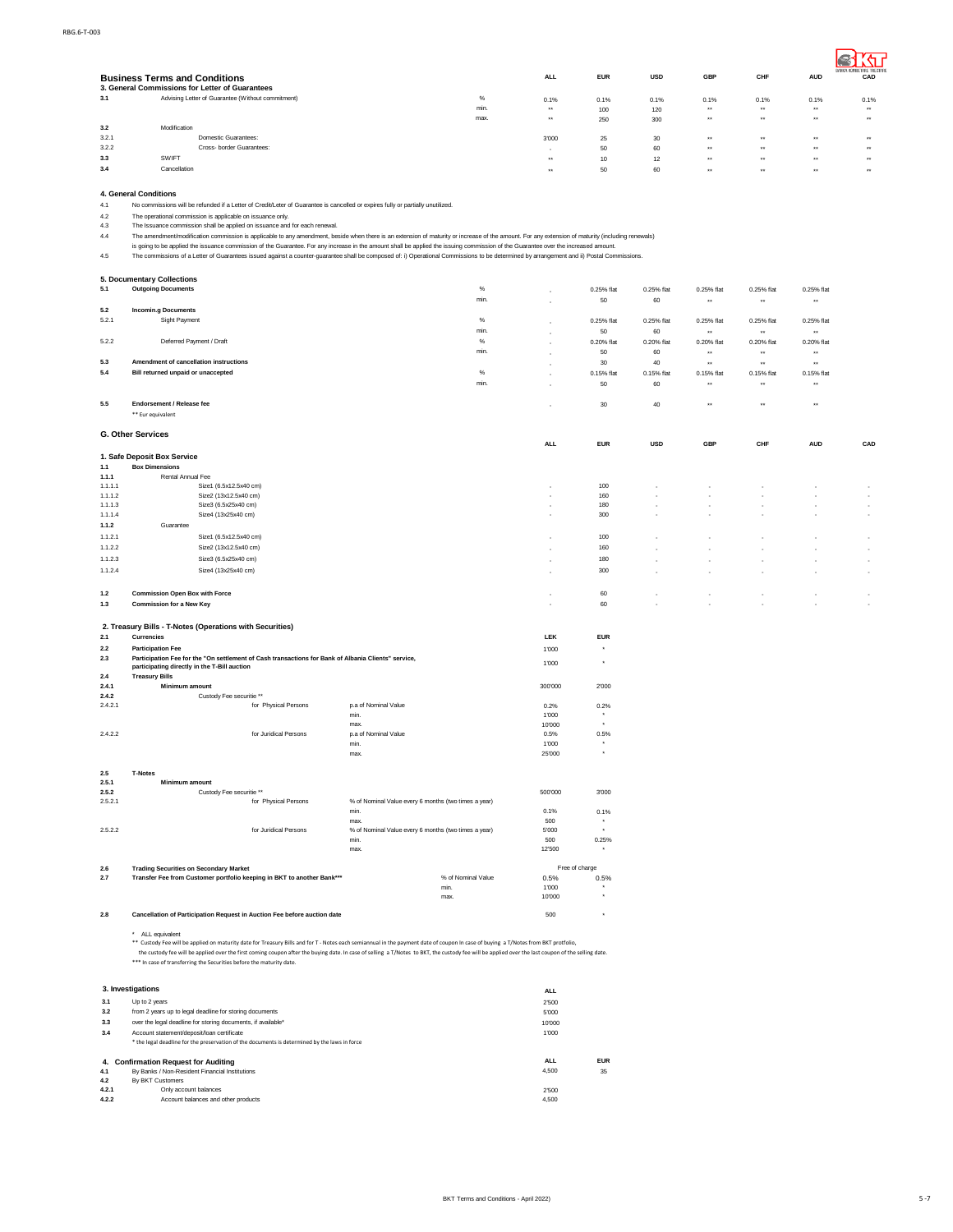|                                         | <b>Business Terms and Conditions</b><br>H. "Electronic Banking Services offered through Internet Branch and BKT Smart" *                                                                                                                                                                                                                                                                         |                      | <b>ALL</b>                                                           | <b>EUR</b>        | <b>USD</b>                     | <b>GBP</b>                                     | CHF                     | <b>AUD</b>              | <b>BANKA KOMBETARE TREGIA</b><br>CAD |
|-----------------------------------------|--------------------------------------------------------------------------------------------------------------------------------------------------------------------------------------------------------------------------------------------------------------------------------------------------------------------------------------------------------------------------------------------------|----------------------|----------------------------------------------------------------------|-------------------|--------------------------------|------------------------------------------------|-------------------------|-------------------------|--------------------------------------|
| 1.1<br>$1.2$                            | 1. "Internet" Branch<br>Registering<br>Monthly fee                                                                                                                                                                                                                                                                                                                                               |                      |                                                                      |                   |                                | Free of charge<br>Free of charge               |                         |                         |                                      |
| 2.1<br>2.2                              | 2. BKT Smart "Mobile Banking"<br>Registering<br>Monthly fee                                                                                                                                                                                                                                                                                                                                      |                      |                                                                      |                   |                                | Free of charge<br>Free of charge               |                         |                         |                                      |
| 3.1<br>3.2                              | 3. Outgoing transfer<br>between my accounts<br>To BKT Albania ****                                                                                                                                                                                                                                                                                                                               |                      | <b>ALL</b>                                                           | <b>EUR</b>        | <b>USD</b>                     | <b>GBP</b><br>Free of charge<br>Free of charge | CHF                     | <b>AUD</b>              | CAD                                  |
| 3.3<br>3.3.1<br>3.3.2                   | To other banks ****<br>Limits<br>Other domestic banks                                                                                                                                                                                                                                                                                                                                            | max.                 | 7'000'000                                                            | $\star\star$      | $\star\star$                   | ×                                              | $\ddot{}$               | $\star\star$            | $\star\star$                         |
| 3.3.2.1<br>3.3.2.1.1<br>3.3.2.1.1.1     | Lek<br>Same value date<br>amount up to 1'499'999.99 ALL                                                                                                                                                                                                                                                                                                                                          |                      | Free of Charge                                                       |                   |                                |                                                |                         |                         |                                      |
| 3.3.2.1.2<br>3.3.2.1.2.1                | Spot (1 value date)<br>amount from/over 1'500'000 - 7'000'000 ALL                                                                                                                                                                                                                                                                                                                                |                      | 600                                                                  |                   |                                |                                                |                         |                         |                                      |
| 3.3.2.2<br>3.3.2.2.1                    | Eur<br>Same value date                                                                                                                                                                                                                                                                                                                                                                           | $\%$<br>min.<br>max. | ×.                                                                   | 0.10%<br>3<br>25  |                                | ×,                                             |                         |                         | $\cdot$                              |
| 3.3.2.3<br>3.3.2.3.1                    | Foreign currency (excluding Eur currency) ******<br>Spot (2 value dates)                                                                                                                                                                                                                                                                                                                         | $\%$<br>min.<br>max. | $\mathbf{r}$                                                         | 0.10%<br>5<br>100 | 0.10%<br>$\overline{7}$<br>150 | 0.10%<br>$***$<br>$***$                        | 0.10%<br>$***$<br>$***$ | 0.10%<br>$***$<br>$***$ | 0.10%<br>$\cdots$<br>$\cdots$        |
| 3.3.2.3.2                               | Express (same value date)                                                                                                                                                                                                                                                                                                                                                                        |                      |                                                                      |                   |                                | N/A                                            |                         |                         |                                      |
| 3.3.3                                   | Other bank abroad******                                                                                                                                                                                                                                                                                                                                                                          |                      |                                                                      |                   |                                | N/A                                            |                         |                         |                                      |
| 3.4                                     | <b>SWIFT commission</b>                                                                                                                                                                                                                                                                                                                                                                          |                      | 1'000                                                                | 8                 | 10                             | $***$                                          | $***$                   | $***$                   | $***$                                |
| 3.5<br>3.5.1<br>3.5.2<br>3.5.3<br>3.5.4 | Payments<br>Bill Payments: energy, watter, phone and mobile number, ect.<br><b>Traffic Fine Payment</b><br>Treasury, Tax and Customs Payments<br>Telephone recharge (Albtelecom, Vodafone, One)<br>Notary and Bailiff customers will be allowed only utility and tax payment monetary transactions, while unlimited access will be allowed in "Viewer" mode<br>$\ast$<br>$***$<br>Lek equivalent |                      | Free of Charge<br>Free of Charge<br>Free of Charge<br>Free of Charge |                   |                                |                                                |                         |                         |                                      |

\* Notary and Bailiff customers will be allowed only utility and tax payment monetary transactions, while unlimited access will be allowed in "Viewer" mode<br>\*\* Eurequivalent<br>\*\* The services provided in the Internet Branch /

#### **Approved by:**

**Mehmet Seyhan Pencabligil CEO & Board Member**